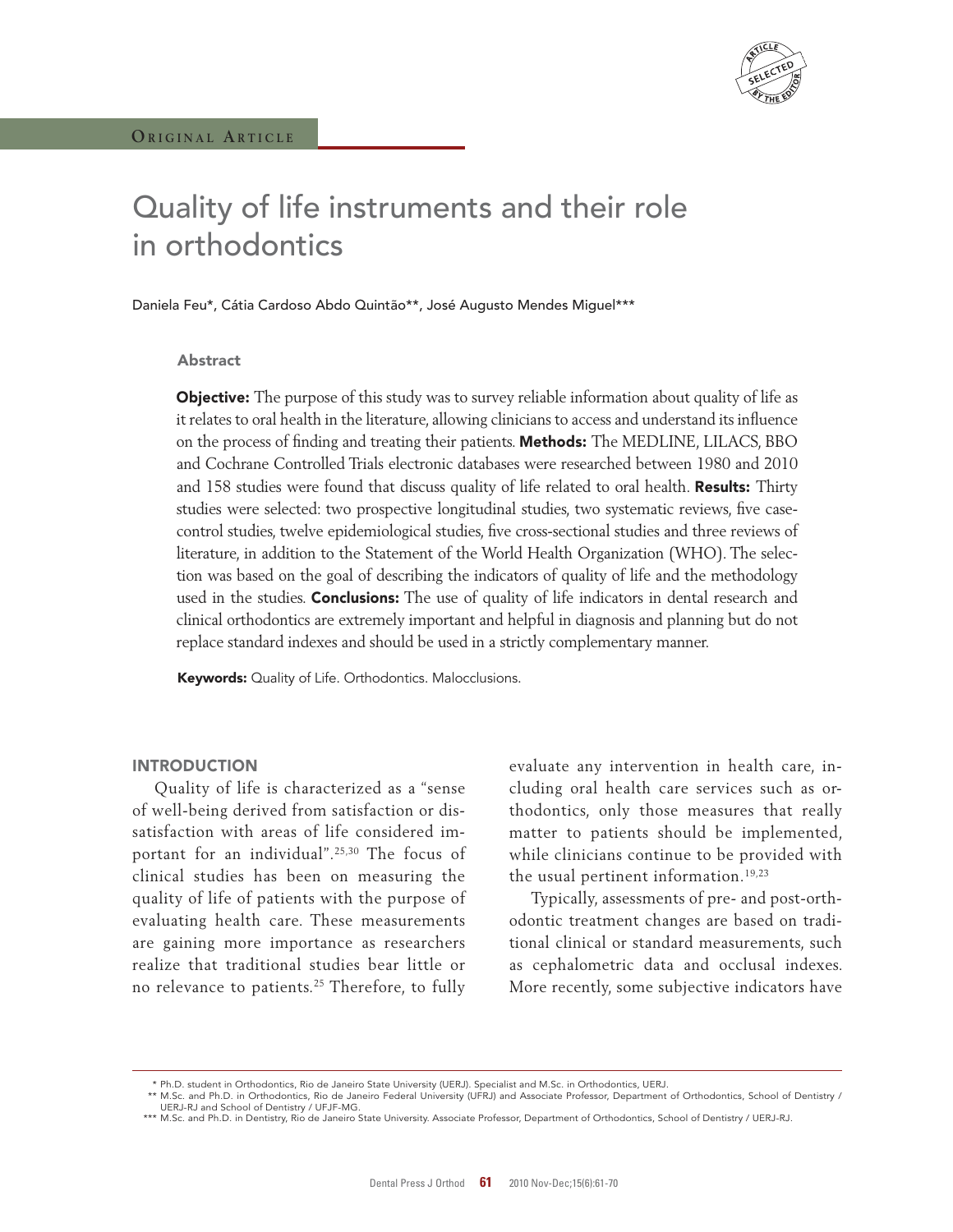been developed and adapted as new methods for measuring treatment need and comparing results. In this case, the individual's perception is the crucial link to all orthodontic treatment need and satisfaction, reflecting the impact that malocclusion exerts on their daily lives, whether by causing limitations and constraints or not. Clinical measurement is undeniably important, however, the dimensions of dental, social and functional impact are equally relevant,  $18,25$  especially in orthodontics, where all treatment phases play a remarkable psychosocial part in patients' lives.<sup>25</sup>

In Brazil, where provision of orthodontic treatment by governmental institutions is either circumscribed or non-existent, perceived need determines demand. In fact, perceived need generates action, which in turn leads to the use of private services for treatment. Worldwide, perceived need has emerged as an important predictor of the use of medical and dental services, underscoring the importance of learning about the desires of the patient.<sup>22</sup>

The purpose of this study was to identify reliable information about quality of life as it relates to oral health in the literature, describing the most widely employed indexes in the literature28,29 while allowing clinicians to access and understand the influence of such information on the process of finding and treating their patients.

# MATERIAL AND METHODS

In September 2010, a search was conducted in the MEDLINE, LILACS, BBO and Cochrane Controlled Trials electronic databases spanning the period from 1980 through 2010. Descriptors (keywords) were taken from the Medical Subject Headings (MeSH): "Oral health related quality of life", "quality of life" and the expression "life quality". Five hundred and sixty-nine articles were found, among which 158 were selected because they addressed oral health related quality of life (the others were linked to medical areas, or were studies in the dental field that used general quality of life questionnaires). Based on the analysis of 158 articles, 30 were identified as being directly related, through development, evaluation, testing, translation or discussion, to the subjective quality of life indexes. Only those articles were selected which validated the original versions of the subjective indicators discussed, reviews conducted by their authors, as well as validations and tests conducted for the Portuguese language.

Articles published in Portuguese, Spanish, English, French and Italian were included and all studies published in other languages were excluded, even with summaries or abstracts written in English. Extraction of data from the selected articles was performed by a single reviewer using a pre-structured instrument. The following information was gleaned: Author names, location where the study was conducted, year of publication, study period, study design, age or age group of the population, type of subjective indicator used, main findings and relevant issues.

## RESULTS

Thirty studies were selected: two prospective longitudinal studies, two systematic reviews, five case-control studies, twelve epidemiological studies, five cross-sectional studies and three literature reviews, in addition to the Statement of the World Health Organization (WHO). All were used to describe the seven quality of life indexes discussed in this article. No Randomized Clinical Trials (RCT) or systematic reviews of The Cochrane Collaboration were found on the subject.

According to the literature, the most widely used and most reliable questionnaires $28,29$  are: Oral Impacts on Daily Performance (OIDP),<sup>1</sup> Dental Impacts on Daily Living (DIDL),<sup>16</sup>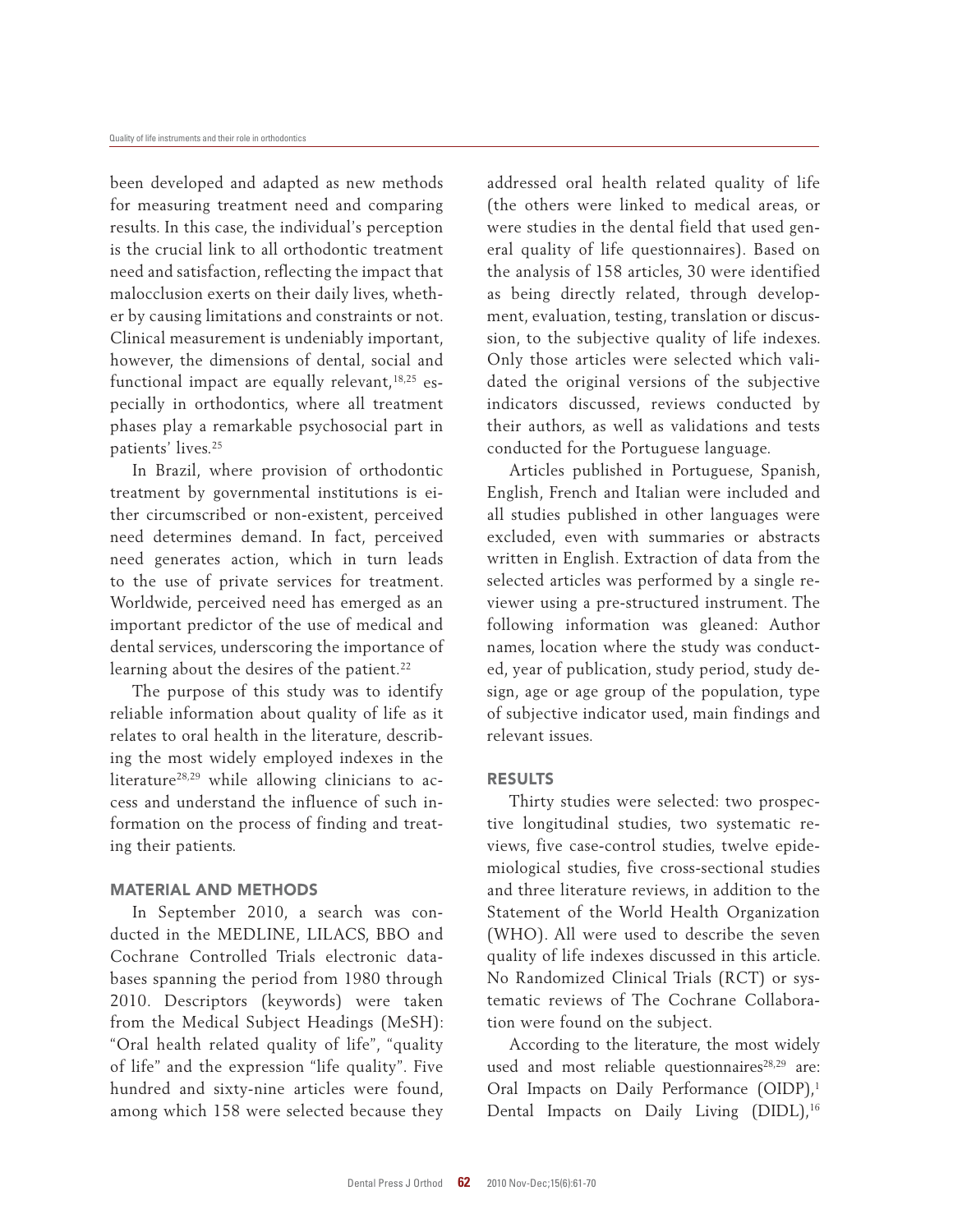Geriatric Oral Health Assessment Index (GO-HAI),<sup>3</sup> Child Oral Health Quality of Life Questionnaires (COHQLQ),<sup>14</sup> Early Childhood Oral Health Impact Scale (ECOHIS),<sup>29</sup> Oral Health Impact Profile (OHIP)24,27 and Orthognathic Quality of Life Questionnaire (OQLQ).<sup>8</sup>

Among these indexes, some are specific to children and some specific to the elderly, since the cognitive abilities of understanding and selfperception change with age.28 Moreover, complaints and personal experiences also change considerably.8,20

These instruments provide numerical scores that can be used to compare groups with or without disease in the oral cavity, with different diseases or different degrees of severity of such diseases. Score values can also be compared before and after treatment to determine the extent of change that can be attributed to the treatment in terms of patient well-being and quality of life.17,18

## Oral Impacts on Daily Performance - OIDP

The index "Oral Impacts on Daily Performance" (OIDP) is one of the shortest. It aims to assess what the authors call "the latest impacts." The impact of oral conditions on the individual's ability to perform eight daily activities is assessed: Eating and enjoying the food, speaking clearly, performing oral hygiene, sleeping and relaxing, smiling, laughing and showing teeth without embarrassment, maintaining a stable emotional condition, properly performing jobs at work or in social settings, enjoying contact with people.<sup>1</sup>

The frequency with which the individual is affected or displays a negative impact on these functions is assessed by a time scale called "Frequency Scale," stratified as follows: Never in the past six months, less than once a month, once or twice a month, once or twice a week, three to four times a week, every day or almost every day. This scale has a score ranging from zero (never in the past six months) to five (every day or almost every day). "Perceived Severity" is also rated. It is

a score used by respondents to grade how much trouble that specific function causes in the individual's daily life, ranging from five (very severe) to zero (none). $<sup>1</sup>$ </sup>

The final score of each activity is obtained by multiplying the value on the frequency scale by the value in the perceived severity scale. The total OIDP score is obtained by adding up all the scores on the frequency and perceived severity scales and dividing the resulting value by the maximum possible score (8 performances x5 in the frequency range, x 5 on the scale of perceived severity = 200) and subsequently multiplying it by 100 to reach a percentage value.<sup>2</sup>

This test was evaluated in a pilot study with 501 patients, 35-44 years of age. Internal consistency showed adequate reliability (Cronbach's alpha=0.65), and test-retest reliability demonstrated that the index—applied in 47 individuals at three-week interval—was stable, resulting in a kappa coefficient that ranged from 0.95 to 1.0. The OIDP features good psychometric properties and a consistent theoretical basis, allowing the assessment of behavioral impacts on daily performance, unlike other questionnaires, which assess the perceived impact dimensions.<sup>2</sup>

The key advantages of the OIDP consist in the fact that it is easily understood by respondents and swiftly completed. Therefore, it has been translated into other languages and used in different cultures.<sup>2</sup>

In Brazil, the OIDP was employed to assess the impact of dental pain on 504 women during pregnancy and showed increasing negative impact on quality of life in pregnant women who had more carious lesions, fewer teeth, who visited the dentist less frequently, and who perceived the need for treatment.<sup>24</sup> The OIDP was also used to measure the impact on quality of life of 1,675 Brazilian adolescents relative to the standard measurement of their malocclusions and showed no difference between standard view and perceived impact, i.e., the psychosocial effects, as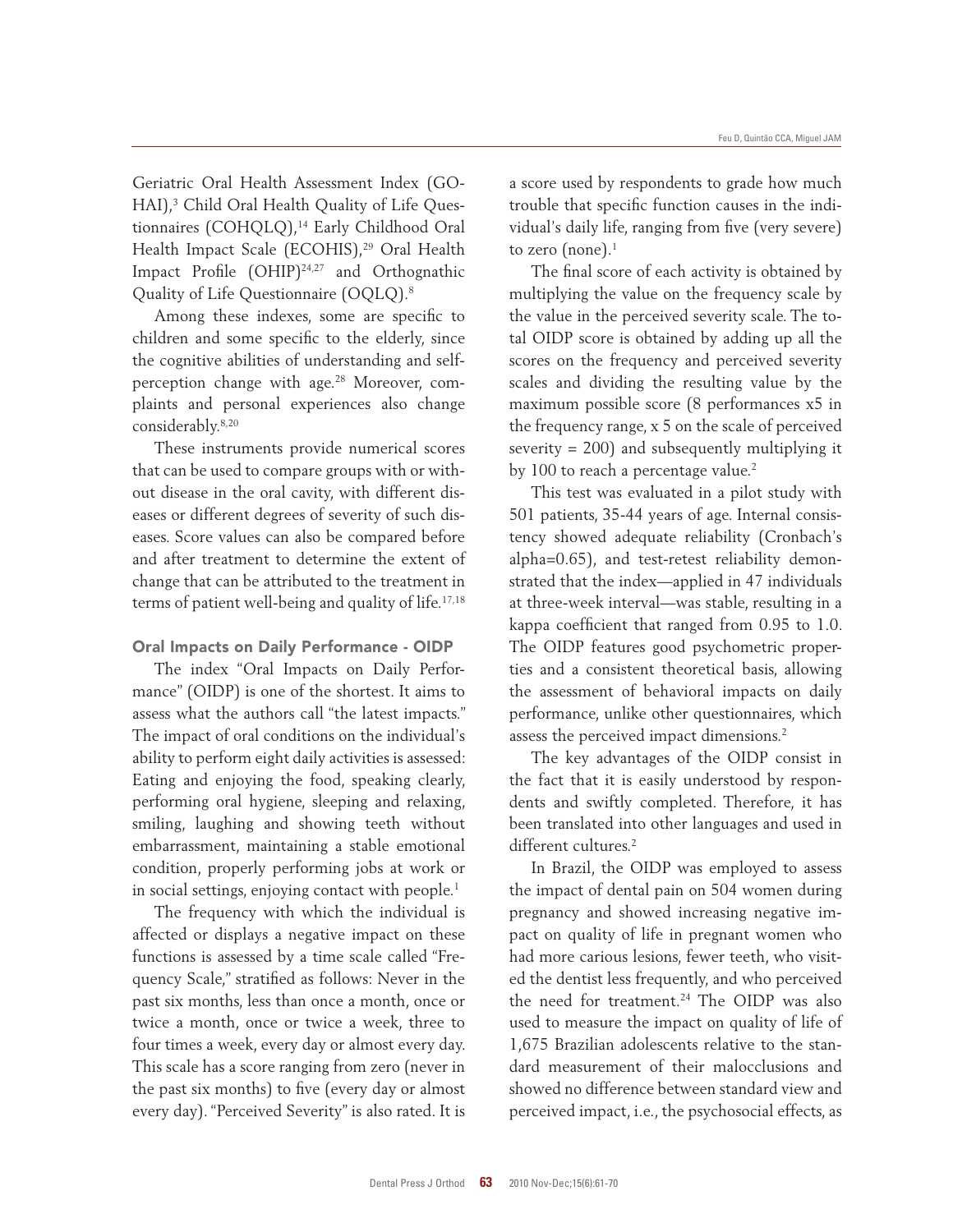measured by the OIDP, when the same malocclusion is assessed.<sup>25</sup>

In a case-control study using OIDP with 279 cases and 558 controls, Bernabé et al<sup>4</sup> showed that orthodontic treatment significantly improved OHRQoL in Brazilian adolescents. These patients were significantly less likely to have impacts on physical, psychological and social problems in their daily lives, related to the presence of malocclusions, than patients with no history of orthodontic treatment.

The CHILD-OIDP<sup>11</sup> was launched in 2004 by adapting the OIDP model for 11-12 year-old children. It evaluates the impact of oral health issues on the same eight daily activities using pictures to illustrate the questions.

The index was evaluated in 1,100 children aged 11-12 years old and proved reliable and valid, as the values it yielded highly correlated with the perceived need for dental treatment. Cronbach's alpha was 0.82. CHILD-OIDP (testretest) stability was tested in 90 children and showed kappa =  $0.91$ .<sup>11</sup>

## Dental Impacts on Daily Life - DIDL

The Dental Impacts on Daily Living (DIDL) index evaluates psychosocial problems and, consequently, quality of life according to oral health conditions using five quality of life dimensions: Comfort (related to gingival health and absence of food impaction), appearance (individual's selfimage), pain, performance (ability to perform normal daily activities and social interactions), and dietary restrictions (in biting and chewing).<sup>16</sup>

The DIDL is a questionnaire with 36 items that aims to obtain scores for each dimension as well as an overall score that assesses the overall impact of all dimensions. The dimensions score is obtained by adding the values of each item (question) that make up a dimension, for example, the four items or questions that comprise the "Appearance" dimension. The result is then divided by the number of items comprising the scale, which in this case is 4. The impacts are interpreted as positive if the final value is +1, and negative if it is  $-1$ , and not altogether negative when the final value is zero.<sup>16</sup>

The dimensions are given weights proportional to the impact perceived by the respondent using a visual scale graded 1-10 with dimensions positioned side by side. Spearman's correlation test was used to evaluate how the determination of weights for the dimensions contributes to the final result, comparing the DIDL scores with and without weights. The results suggested that some patients rated as dissatisfied (score below zero) in the version without weights were actually less severely impacted when they were assigned weights.<sup>16</sup>

The total score is obtained by calculating the score of each dimension (the sum of items divided by the number of items that make up the scale), and these scores are assigned weights by the interviewees. The dimensions are then added up, yielding a total score.<sup>16</sup>

The instrument was tested on a convenience sample of Brazilian individuals where their stability (test-retest) and internal consistency were assessed using the questionnaire (0.87 and 0.85, respectively) and the scale (0.78 and 0.59, respectively), yielding positive results.<sup>16</sup> The major advantages of this index is its flexibility in producing or eliminating data (individual items, dimensions or total score) and the possibility of assigning weights to the dimensions, reflecting the true importance of each dimension in the life of the individual.

# Geriatric Oral Health Assessment Index - **GOHAI**

The Geriatric Oral Health Assessment Index (GOHAI), developed through research with North American senior citizens, was specifically designed to evaluate oral functional problems in elderly populations and assess the degree of psychosocial impact associated with oral diseases.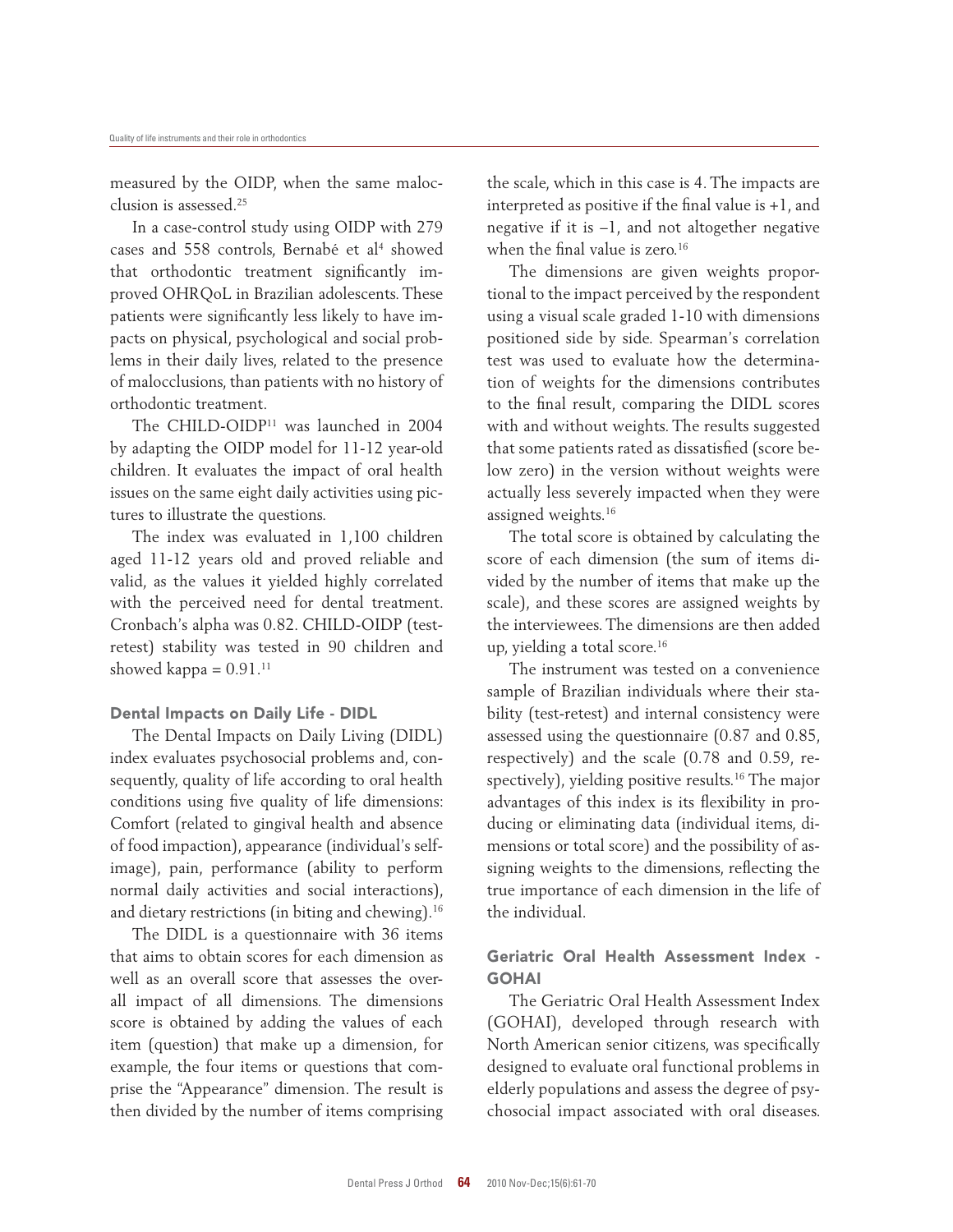It may also be used to evaluate the functional and psychosocial effectiveness of dental treatment.<sup>3</sup>

The GOHAI consists of 12 items that assess pain, discomfort and changes in function. Four of these items are geared towards psychosocial functions such as dissatisfaction with oral health and appearance. The questionnaire score is obtained with a Likert scale of six levels, always (5), very often (4), often (3), sometimes (2), rarely (1) never (0). Only the total score is calculated by adding the scores of the 12 items, ranging from zero to sixty.<sup>3</sup>

The index was tested in 1755 individuals aged at least 65 years who received health care, and showed adequate consistency, with a Cronbach's alpha of 0.79. This study also showed that individuals with a greater number of natural teeth achieved more positive results in the GOHAI.<sup>3</sup>

When it was applied in 280 Hispanics, with a mean age of 39 years, the GOHAI yielded excellent internal consistency results (Cronbach's alpha=0.83), demonstrating that it can be used reliably in young adults.<sup>9</sup>

The GOHAI was used to test a government program to foster oral health in Florida, evaluating 200 senior residents. Two years after completing dental treatment, 119 patients underwent a retest, which allowed researchers to note a 2.3-point mean improvement in the impact, starting from a baseline (set in pretreatment tests) of 52.3  $(SD=9.0)^9$ .

Currently the GOHAI is used reliably in elderly and young adults and has been translated and adapted into many languages and cultures.<sup>9</sup>

# The Child Oral Health Quality of Life Questionnaire - COHQOL

The Child Oral Health Quality of Life Questionnaire (COHQOL) was designed to adapt to modern concepts of child health and be applicable to children between six and fourteen years of age with a wide variety of facial and

orofacial disorders.<sup>14</sup> Its goal is to incorporate the perceptions of children and their parents, attuned to children's cognitive and emotional development. To this end, separate assessments are made.

The Parental/Caregiver Perception Questionnaire (PPQ) comprises 31 questions and aims to evaluate the impact of children's oral conditions seen from their parents' perspective. The PPQ was considered reliable in the evaluation of 231 caregivers (Cronbach's alpha = 0.94) and stable when retested at 79, with interclass correlation coefficient of 0.85.<sup>14</sup>

Due to a large variability in child perception across different ages three other questionnaires are available which are similar to the Child Perceptions Questionnaire (CPQ), with 36 questions each, and each specific to one age group only: between 6 and 7 years, between 8 and 10 years and between 11 and 14 years. The perception questionnaires were assessed in 123 children aged 11-14 years, divided into three clinical groups (pediatric, orthodontic and orofacial). All three constructs are divided into three main areas, i.e., social confidence and well-being, oral and social self-image, and concern for oral health.<sup>14</sup> Positive correlation was found between the results, the perception of oral health (p=0.013) and overall well-being (p<0.001). The reliability and stability tests (test-retest) were performed on 65 children, with satisfactory results, Cronbach's alpha and interclass correlation coefficient were 0.91 and 0.90, respectively, showing that the COHQOL scale designed for children aged 11-14 was valid and reliable.<sup>14</sup>

The CPQ for children aged 8-10 years was based on the 11-14 years CPQ and had its validity and reliability tested in 68 children. The authors noted a positive correlation between the results and the perception of oral health and general well-being (p<0.001), with Cronbach's alpha and interclass correlation coefficient of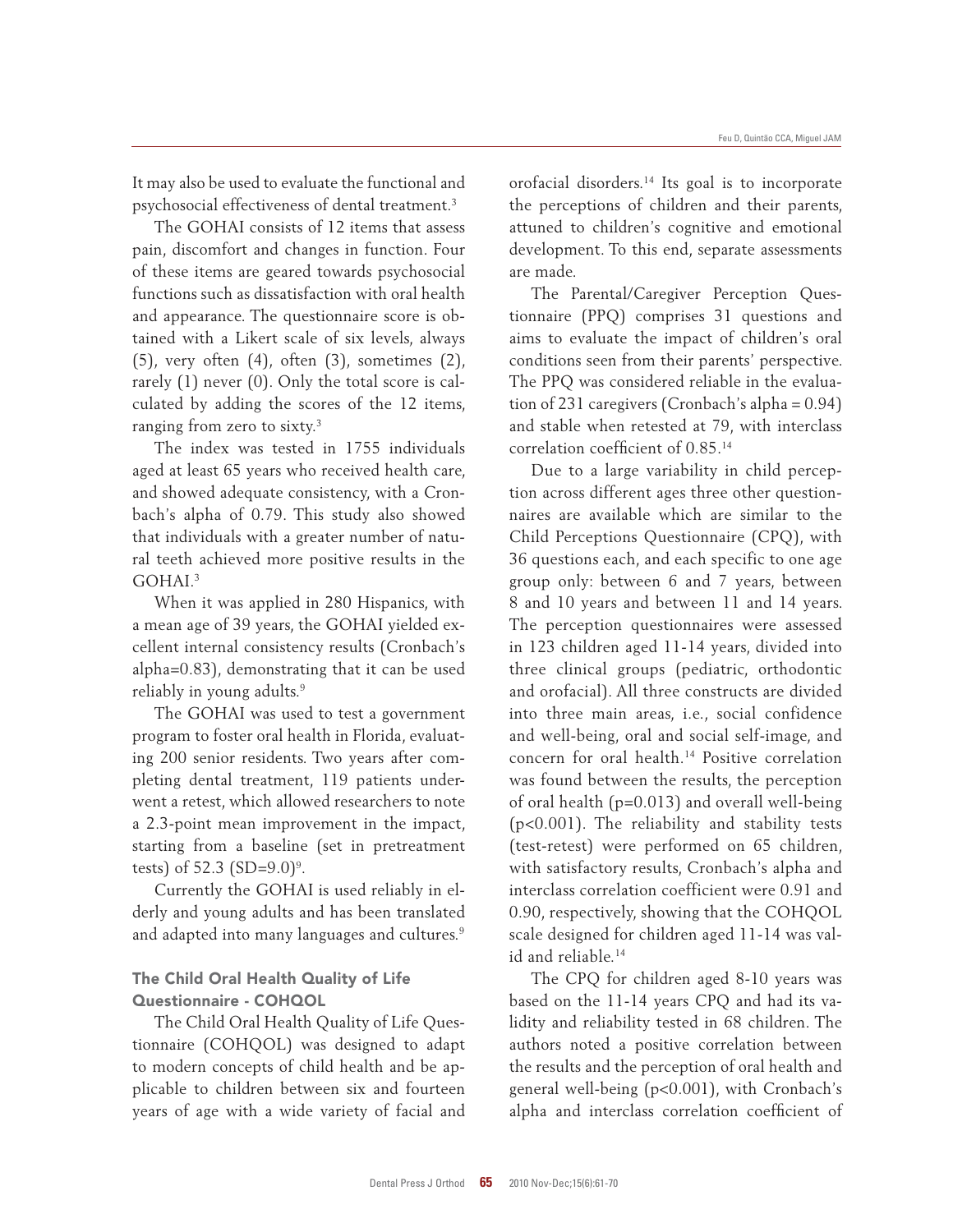0.89 and 0.75, respectively, showing that this scale is also valid and reliable. The CPQ for children 6-7 years of age has not yet been tested for validity and reliability.<sup>14</sup>

The CPQ is ideal for measuring the quality of life of children as it is relatively short and features parallel measurements for caregivers and for children, thereby capturing the impact on quality of life from both perspectives.<sup>14</sup>

# Early Childhood Oral Health Impact Scale - ECOHIS

The design of the Early Childhood Oral Health Impact Scale (ECOHIS) was based on the 36 items that comprise the COHQOL<sup>14</sup> questionnaire. ECOHIS is focused on evaluating quality of life related to oral health in preschool children.<sup>29</sup> Of the 13 questions that compose the index, 9 are designed to measure the impact on children and 4 to measure the impact on the family.

The questionnaire was tested for validity and reliability in a sample of 167 American caregivers of children five years of age. Correlation was found between ECOHIS scores and overall health condition (p<0.05) and oral health status (p<0.001) of children evaluated according to the perception of interviewed parents. The authors also observed a correlation between the scores of the child and family subscores (p<0.001), with Cronbach's alpha equal to 0.87, showing satisfactory reliability.<sup>29</sup>

In 2006, a cross-cultural translation of ECO-HIS into Portuguese<sup>29</sup> was performed. Internal consistency for the 13 items of the questionnaire, tested on a sample of 80 children and their families was high (Cronbach's alpha=0.80). A positive correlation was also noted between ECOHIS scores and general health  $(p<0.01)$ , and oral health status  $(p<0.01)$  for children, as measured by the perception of respondents. The stability test (test-retest) was conducted with 50 female caregivers with a mean age of 32.1

years, and 50 children. Interclass correlation coefficient (ICC) for the ECOHIS questionnaire was 0.98. ICC child subscale was 0.98 and ICC respondent subscale (children's next of kin) was 0.97. Therefore, the Portuguese version of ECOHIS was considered reliable and stable.<sup>29</sup>

The ECOHIS' most remarkable advantage is that it is a short and easy-to-apply questionnaire. Age groups, however, should be strictly observed since it is designed for children whose maturity and cognitive, emotional, social and linguistic development are at the preschool stage.<sup>29</sup>

# Oral Health Impact Profile – OHIP

Oral Health Impact Profile (OHIP) was developed and tested in Australia as an indicator of perceived need in order to enhance understanding of oral health-related behaviors by measuring the discomfort, dysfunction and self perceived impact of oral diseases on the daily activities of adults and seniors, thereby complementing traditional<sup>27</sup> epidemiological indicators. Its 49 items are divided into seven subgroups or dimensions: Functional limitation, physical pain, psychological discomfort, physical disability, psychological disability, social disability and handicap in performing daily activities that collectively indicate the "social impact" of each disease.27 These sub-scales are in a hierarchical order of increasing impact on the individual's life, and are based on a concept suggested by Locker  $(1988)$ ,<sup>18</sup> which is derived from the Classification of Impairments, Disabilities and Handicaps of the World Health Organization (WHO).<sup>30</sup> The questions are rated using the five-level Likert scale (always [4], often [3], sometimes [2], rarely [1], and never [0]).

The index was assessed in a sample of 122 individuals aged 60 years or older. The internal reliability of six subgroups was high (Cronbach's alpha coefficient  $= 0.70 - 0.83$  and low only for the disability subscale (0.37) while test-retest reliability, performed on 46 of individuals sampled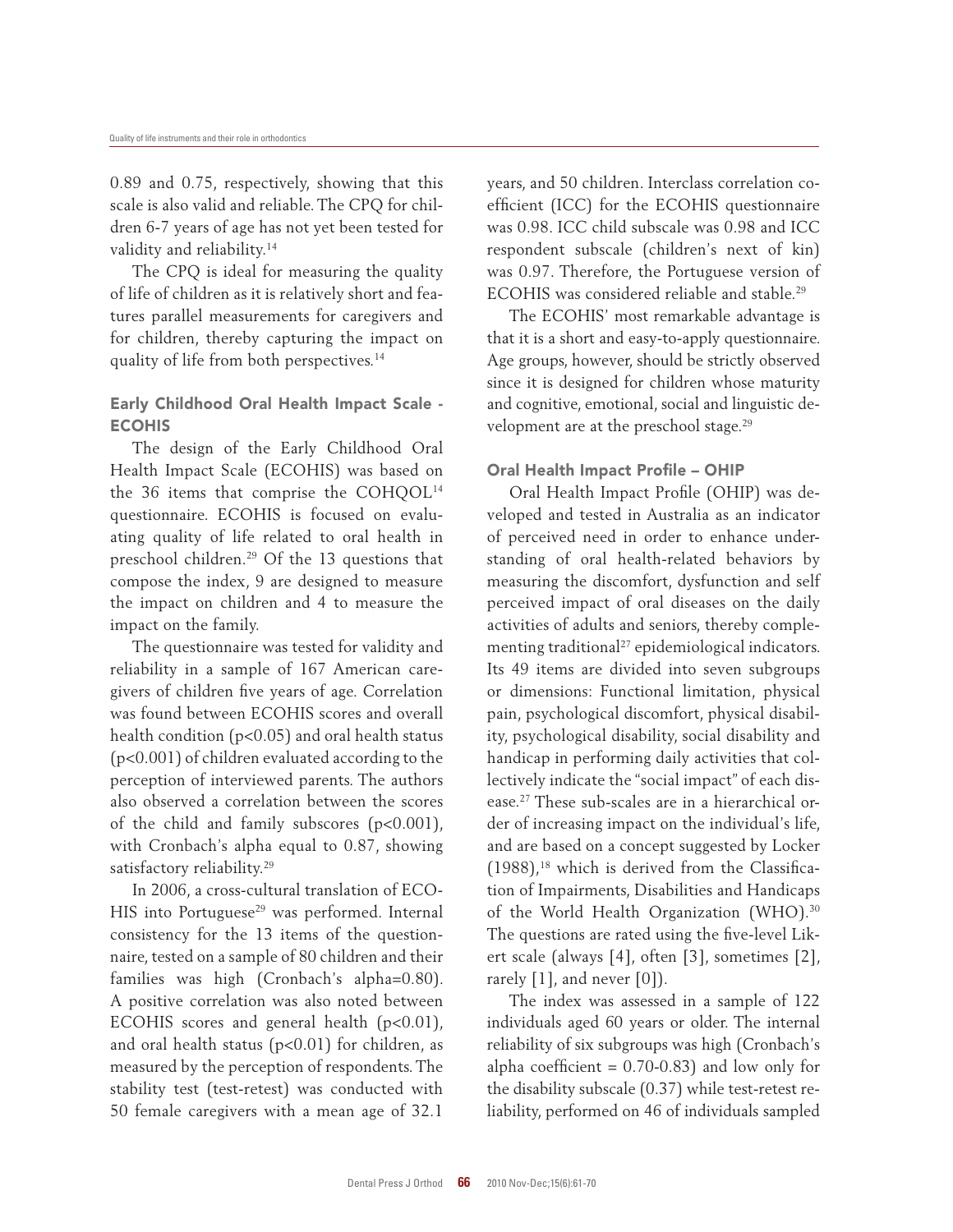for each dimension of the questionnaire (ICC of 0.42 to 0.77 for the dimensions), showed stability. There was also a positive correlation between OHIP scores and general health status and oral health ( $p < 0.05$ ).<sup>19</sup>

The authors noted that the OHIP was able to detect an association previously observed between social impact and perceived need for treatment,<sup>22,27</sup> besides being the most commonly used sociodental instrument in use, translated and adapted into many languages and cultures.<sup>18,20</sup>

A systematic review of literature on the use and performance of OHIP concluded that the instrument is sensitive enough to capture changes in the impact of oral conditions. However, there is little scientific evidence to recommend the use of the OHIP instrument in isolation, be it in planning or assessing oral health services. Its use should be considered complementary to traditional objective indicators.<sup>22</sup>

The short form of the OHIP-49 questionnaire (OHIP-14) was developed using epidemiological data from a sample of 1,217 South Australians with a mean age of 60 years.<sup>28</sup> The author concluded that fourteen questions were effective in determining the same patterns of variation in clinical and socio-demographic factors that were observed using the forty-nine questions, in addition to comprising the seven subgroups, neatly and hierarchically distributed every couple of questions, suggesting that the reduced version of the instrument is useful to quantify the levels of impact with good reliability, validity and accuracy.<sup>18,22</sup> The internal reliability of the OHIP-14 was high according to Cronbach's alpha  $(\alpha=0.88)$  and its variance was 94% compared to the OHIP-49.<sup>28</sup>

To adapt the OHIP-14 to the cultural context of Brazil and the Portuguese language, a cross-cultural translation was performed. The validation showed psychometric properties similar to those measured in the original situation. The properties of the Brazilian version of OHIP-14 were evaluated in a

cross-sectional study, which concluded that this version has similar properties to the original version and is therefore a valid tool for international research.<sup>24</sup>

Most studies on the impact of oral diseases on quality of life focused on adults. This may be due to the fact that the impact on this group is more evident owing to an accumulation of diseases and their effects on oral tissues. Broder et al<sup>5</sup> spearheaded the use of the OHIP in adolescents aged 12 to 17 years. The authors concluded that OHIP-14 may be an important, sensitive screening tool to identify people with high levels of oral health impacts in a given community, even in younger individuals.

The impact of orthodontic treatment on the quality of life of adolescents between 15 and 16 years of age was evaluated in a Brazilian study that used OHIP and OIDP. The results showed that patients treated orthodontically showed significant improvement in quality of life compared to those never treated or undergoing orthodontic treatment.<sup>25</sup>

Another Brazilian study used OHIP-14 to evaluate quality of life in 92 patients (mean age of 13.2 years) who sought orthodontic treatment, and in 102 patients who did not, and concluded that individuals seeking treatment experience a significantly more negative impact on their quality of life, regardless of the severity of their malocclusion and their esthetic condition, as assessed by an orthodontist.<sup>13</sup>

The OHIP-14 was also used to assess the impact of treatment on 117 ortho-surgical patients (mean age of 24 years), and demonstrated improvement in quality of life in terms of oral health, with significant reduction in OHIP values after treatment. Presurgical orthodontic treatment also led to significant improvement in patients' quality of life.<sup>10</sup>

A prospective study assessed the OHRQoL of 250 chinese patients in periods of one week, one month, three months, six months and after the orthodontic treatment, using the OHIP-14.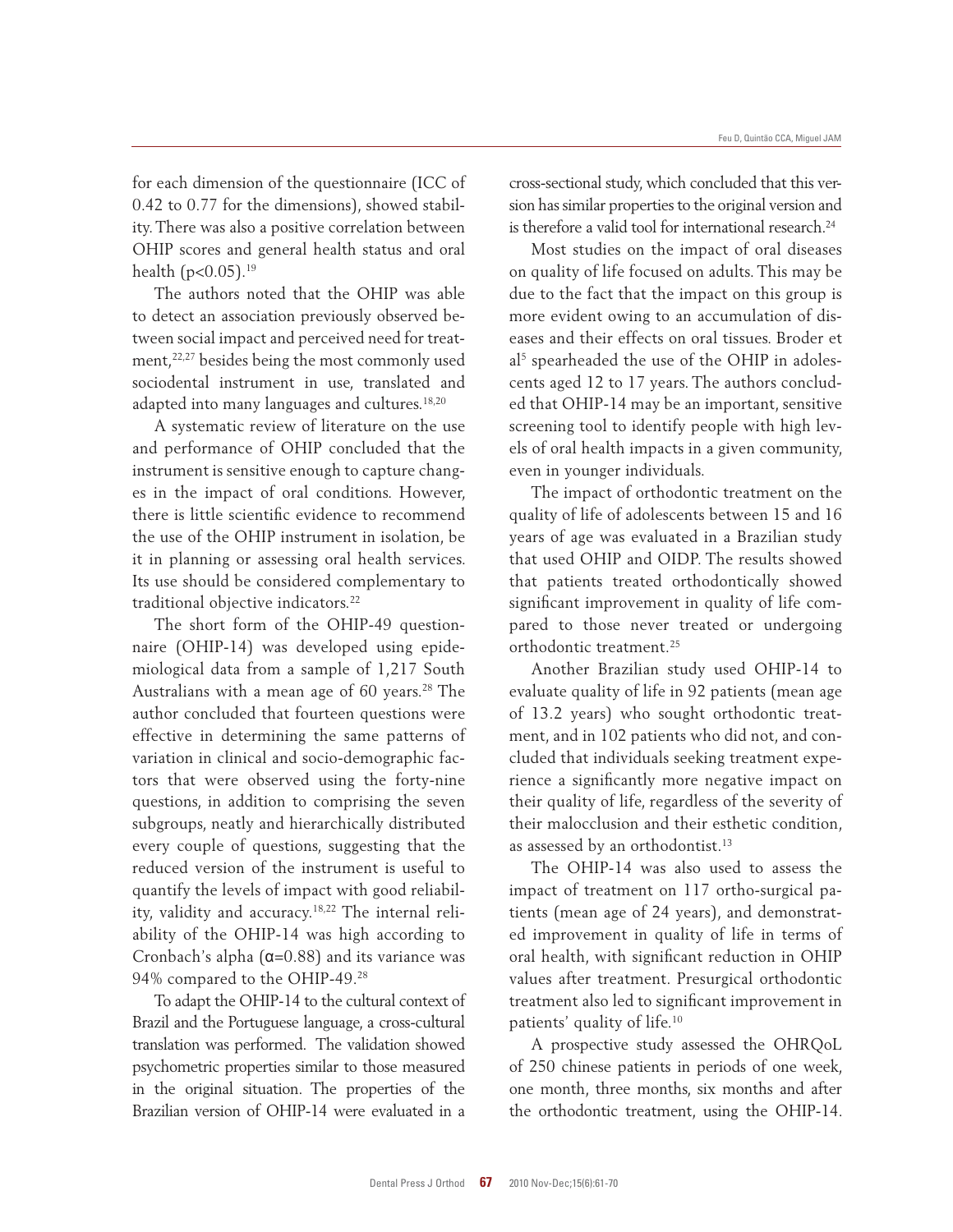The study showed significant worsening in OHRQoL during treatment periods, with the worst phase in the first week. The most significantly affected dimensions were: physical pain, psychological discomfort and psychological disability. Authors concluded that patients exhibited a significant gain in its OHRQoL after removing braces when compared with their pretreatment stage and also with their treatment stages.<sup>6</sup>

However, a sistematic review<sup>17</sup> showed that scientific evidence levels of available articles in literature about the effects of orthodontic treatment are relatively low since most studies are crosssectional. Moreover, the issues discussed were primarily related to the relationship between malocclusions and OHRQoL, and there is still no controlled study that links the oral health-related quality of life and the orthodontic treatment prospectively, showing its effects and consequences.

To Bernabé et al<sup>4</sup>, Feu et al<sup>13</sup> and Liu, Mc-Grath and Hägg,<sup>17</sup> there is a negative impact on OHRQoL in adolescents with malocclusion, but the role of psychological, physical and social impact in that is still no well understood, probably due to large individual variation with which it manifests itself.

Although OHIP was originally designed to assess impact on groups and populations it can likewise measure impact on individuals and be incorporated into daily care as an aid in individualizing treatment planning.<sup>27</sup>

# Orthognathic Quality of Life Questionnaire – OQLQ

Patients with severe dentofacial deformities may require a comprehensive ortho-surgical treatment, and providing better quality of life is an objective of this kind of intervention. Patients are often young, which limits the use of most existing tools, such as OHIP. Based on this, the instrument known as the Orthognathic Quality of Life Questionnaire - OQLQ was created in order to analyze the impacts and benefits of the ortho-surgical treatment in patients' quality of life. The development and reliability of this instrument was described and validated by Cunningham, Garratt and Hunt<sup>s</sup> in 2002.

The great importance of using more specific questionnaires is their sensitivity in capturing impacts related to the individuals condition and their smaller interaction with confounding factors, such as patients general health.<sup>4,17,20</sup> Therefore, to evaluate ortho-surgical patients, it is better to use a questionnaire with adequate sensitivity and specificity as the Orthognathic Quality of Life Ouestionnaire.<sup>8</sup>

Choi et al<sup>7</sup> prospectively evaluated 36 orthosurgical Class III patients to measure changes in OHRQoL, measured by the OQLQ and the OHIP-14. Patients were evaluated at the initial period (before treatment begins), six weeks after surgery, six months after surgery and after orthodontic treatment. Authors observed a progressive reduction in OQLQ rates at all evaluated times when compared with baseline assessment. The OHIP-14, however, had a significant reduction only six weeks and six months after surgery. Ortho-surgical treatment has been considered effective, producing significant psychosocial and functional gains for the patients.

## **DISCUSSION**

The literature is in general agreement that the use of indicators of quality of life is an essential component in dental research and clinical studies, especially those that evaluate prevention and treatment options that seek to improve the health of individuals.3,14,17,18,29 In Orthodontics, recent studies showed significant positive effects in the OHRQoL in treated patients.<sup>4,6</sup>

Functional improvement is not the primary motivation of many individuals who receive treatment.4,6,17 From a sociological standpoint, the need and desire to convey a culturally acceptable image and the desire to achieve esthetic dentistry standards are the main reasons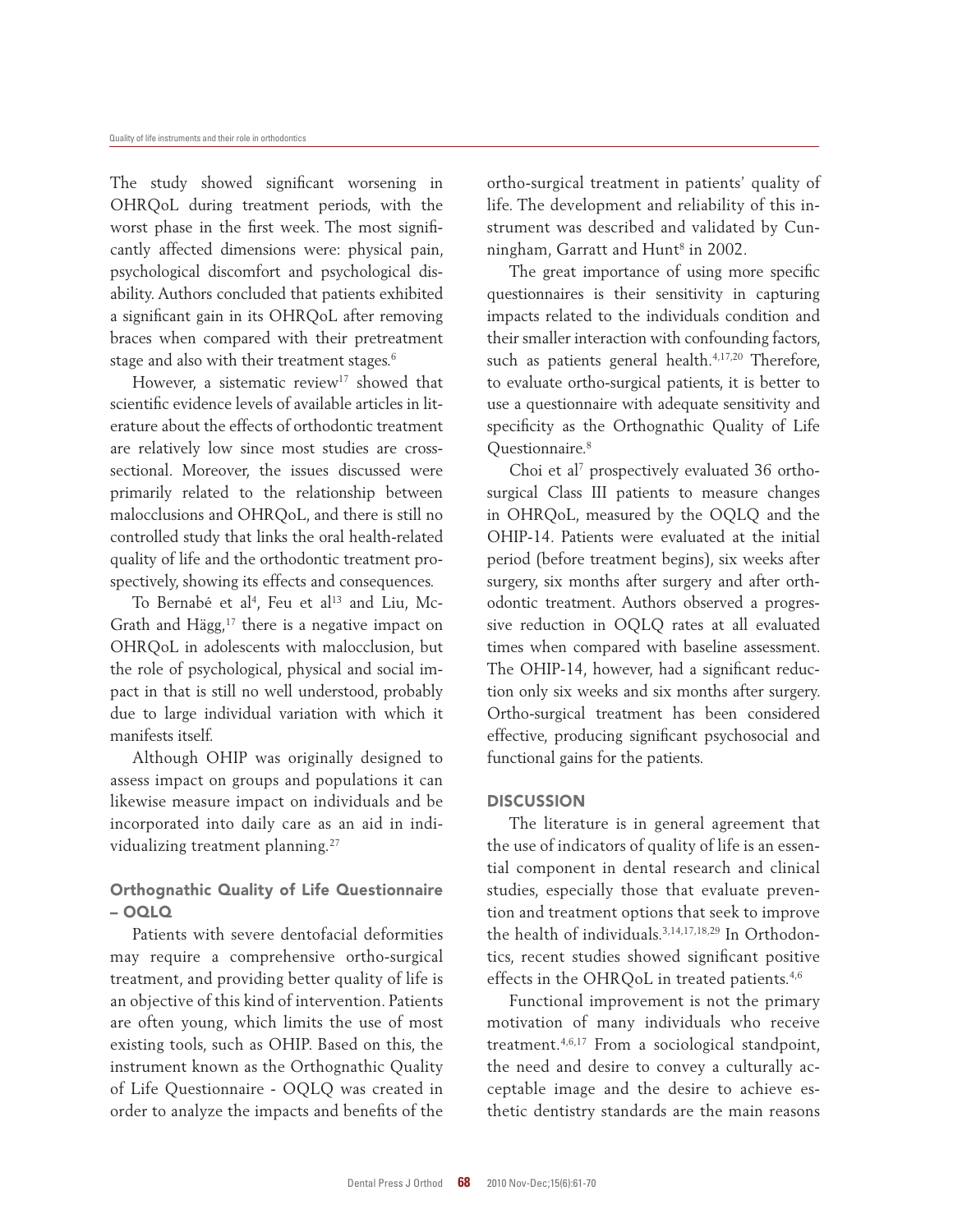for seeking orthodontic treatment, and it is precisely these kinds of motivation that subjective indexes, such as the OHIP, evaluate.

According to the literature, dissatisfaction and demand for orthodontic treatment are related to increasing age, the use of derogatory nicknames and embarrassment associated with malocclusions. Therefore, self-esteem is closely linked to demand for treatment.<sup>10,12,13,18,26</sup> This demand can be construed, in the patient's view, as a quest to recover their self-esteem and satisfaction in living socially.

Although the desire to improve dental and/ or facial appearance is the main reason for seeking orthodontic treatment,<sup>12,15</sup> this quest is not usually related to malocclusion severity, as demonstrated in a study by Feu et al<sup>13</sup> but to a general desire shared by individuals and families alike to improve their esthetics and self-esteem, often with unrealistic expectations. This fact once again underscores the importance of being aware of the actual motivation behind the search for orthodontic treatment in order to avoid future disappointment and misunderstandings as regards treatment outcome.

Today's society has changed its way of thinking and acting over the past few years driven by new patterns of behavior and esthetics, which are now part and parcel of the concept of quality of life for most of its members.<sup>20</sup> Therefore, how can orthodontists ignore the major demand generators of today? And how can they plan a treatment without being aware of the patients' view of their own problem?

In actuality, no scientific evidence exists to

recommend the use of subjective indicators alone in planning orthodontic treatment or assessing the quality of oral health services.<sup>22</sup> The use of such indicators should be complementary to traditional objective indicators, which enable a broader view of diagnosis and treatment goals, involving standard and subjective perceptions, which are equally important to the patient's quality of life.

# **CONCLUSIONS**

The study of quality of life in orthodontic patients is of paramount importance if one is to understand the impact of malocclusions on daily life, especially in terms of functional limitations and psychosocial well-being. The use of indicators of quality of life hand in hand with standard indicators for diagnosis of malocclusions allows orthodontists to identify which patients can benefit most from orthodontics. As a result, strategy and expenditure planning can be implemented with greater effectiveness.

In private settings, the in-depth diagnostic capabilities acquired through the introduction of quality of life indexes ensure invaluable gains for the professional-patient relationship by broadening the understanding of which factors lead patients to seek treatment. Planning has therefore become individualized and based not only on the characteristics of the patient's malocclusion but also on the factors that exert the worst impact on their everyday life. As a result, expectations regarding treatment outcome become perfectly clear to both patients and professionals.